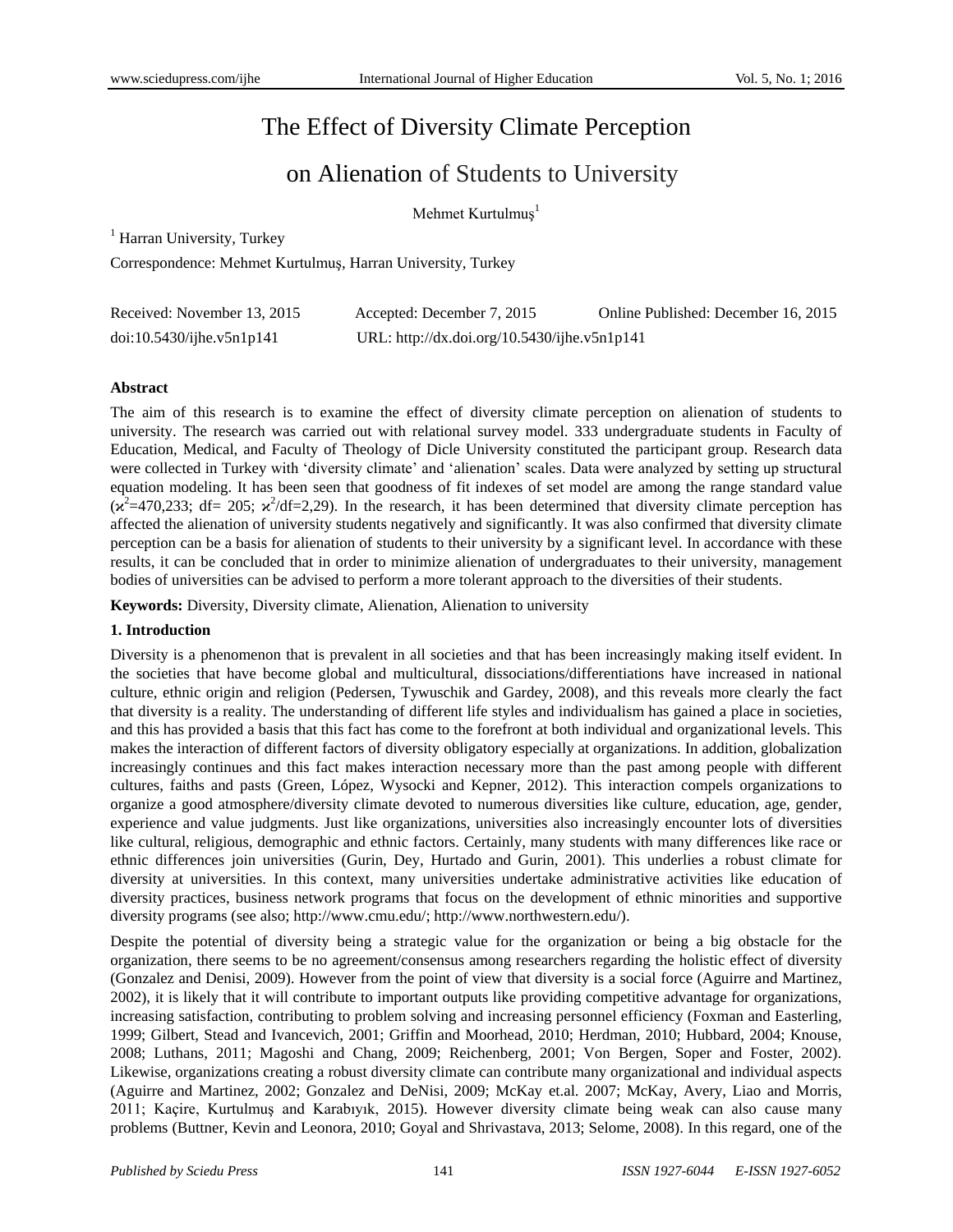problems that can be observed in environments where diversities cannot be exhibited comfortably or individuals are marginalized because of their differences is thought to be the individual alienating to his/her organization. That is why the research aims to examine the effect of diversity climate on alienation. In other words, a robust diversity climate promises to reduce the alienation of students to the university.

Alienation, which starts with disappointment and finally reaches a peak with the person being alienated from himself/herself and his/her environment, is an important phenomenon in today's world. Researches present the fact that alienation is not a positive state for students. For instance the academic success and the attitude of the alienated student towards his/her profession (Hascher and Hagenauer, 2010; Johnson, 2005) are observed to be at a low level (Çağlar, 2012; Erbaş, 2014). Furthermore, apart from the individual, alienation causes erosion at traditional institutions like family and school (Bronfenbrenner, 1986 As cited in: Shoho, 1996). That is why alienation can cause important problems generally for universities and specifically for students.

Alienation can have some indicators in an educational environment. The fact that students experiencing alienation cannot see the value of education is one of the main indicators of alienation. Likewise, the fact that learning is not meaningful for the alienated students and the fact that the alienated students have gradual emotional distraction from their academic targets and values can also be counted among the indicators of alienation (Hascher and Hagenauer, 2010). In general terms, the fact that whether the individual is the member of a family or s/he is outside the school, the youngster accepts or rejects the purposes and values of his/her family or school and the youngster is satisfied with a system, school or family or not can be listed as the alienation criteria (Kvaraceus, 1972 as cited in: Tezcan, 1991).

The studies performed both at business organizations and education organizations reveal that there is relationship between diversity climate and commitment (Buttner et.al, 2010; Gonzalez and DeNisi, 2009; McKay et.al, 2007; Poralan and Solomon, 2013; Selome, 2008), customer satisfaction (Goyal and Shrivastava, 2013; McKay et.al, 2011), job satisfaction (Hankins, 2005; Madera, Dawson and Neal, 2013), intention to leave the job (Goyal and Shrivastava, 2013; Selome, 2008), organizational identity (Gonzalez and DeNisi, 2009), retention (Kaplan, Wiley and Maertz, 2011; Price et.al, 2005) and organizational performance (Allen, Dawson, Wheatley and White, 2006). Similar results were achieved in the researches executed at education organizations like universities and schools, and a significant relationship was observed between diversity climate and the intention of students leaving the school, their satisfaction regarding diversity (Kaçire et.al, 2015; Kurtulmuş, Karabıyık and Yılmaz, 2015; Sheau-yuen Yeo, 2006) and their mental development (Paredes-Collins, 2014). No researches regarding the relationship between diversity climate and alienation, which occupies a very important position in education, were encountered in the relevant literature.

This research is thought to be important in a few ways. The first one is its contribution to the relevant area concerning the determination of the holistic effect of diversity climate. The second one is to find out one of the factors that have an impact on alienation which can be regarded as an important problem indicator of the modern age.

#### *1.1 Diversity Climate*

Diversity includes gender, age, language, ethnic origin, cultural background, religious belief, family responsibilities, level of education, experience, job experience, socio-economic background, personality and marital status that are inclusive of personal, environmental or organizational features (Guidelines on Workplace Diversity, 2001). The concept of diversity is used to indicate the extensive representation of people having different backgrounds, communities and attitudes (Jaeger and Reverdy, 2013). Today's population of students includes separating factors like age, gender, ethnic and racial backgrounds, and also a growing number of talented and part-time students (Smith, 1989). Diversity climate on the other hand is the state that is shaped by the reflections of the diversities on the organization. Since the diversities that exist at the organization underlie the diversity climate, it is possible to indicate that the attitude towards diversity is important in the formation of diversity climate. In this regard, a possible description of diversity climate is that it is a constitution of the psychological climate that includes the beliefs, attitudes and perceptions towards the diversities and the behavioral climate that includes how different races and ethnic groups interact in an environment (Hurtado, Milem, Clayton-Pedersen and Allen, 1999).

Diversity climate includes the perceptions of toleration of diversity at a school where diversity is supported, expected and rewarded (Sheau-yuen Yeo, 2006). Diversity climate can also be seen as the toleration of individual and cultural differences at the organization, the embracing of these differences with respect and the perception of individuals towards the valuing of diversity (Ergül, Kurtulmuş and Karabıyık, 2014). It is obvious that diversity climate includes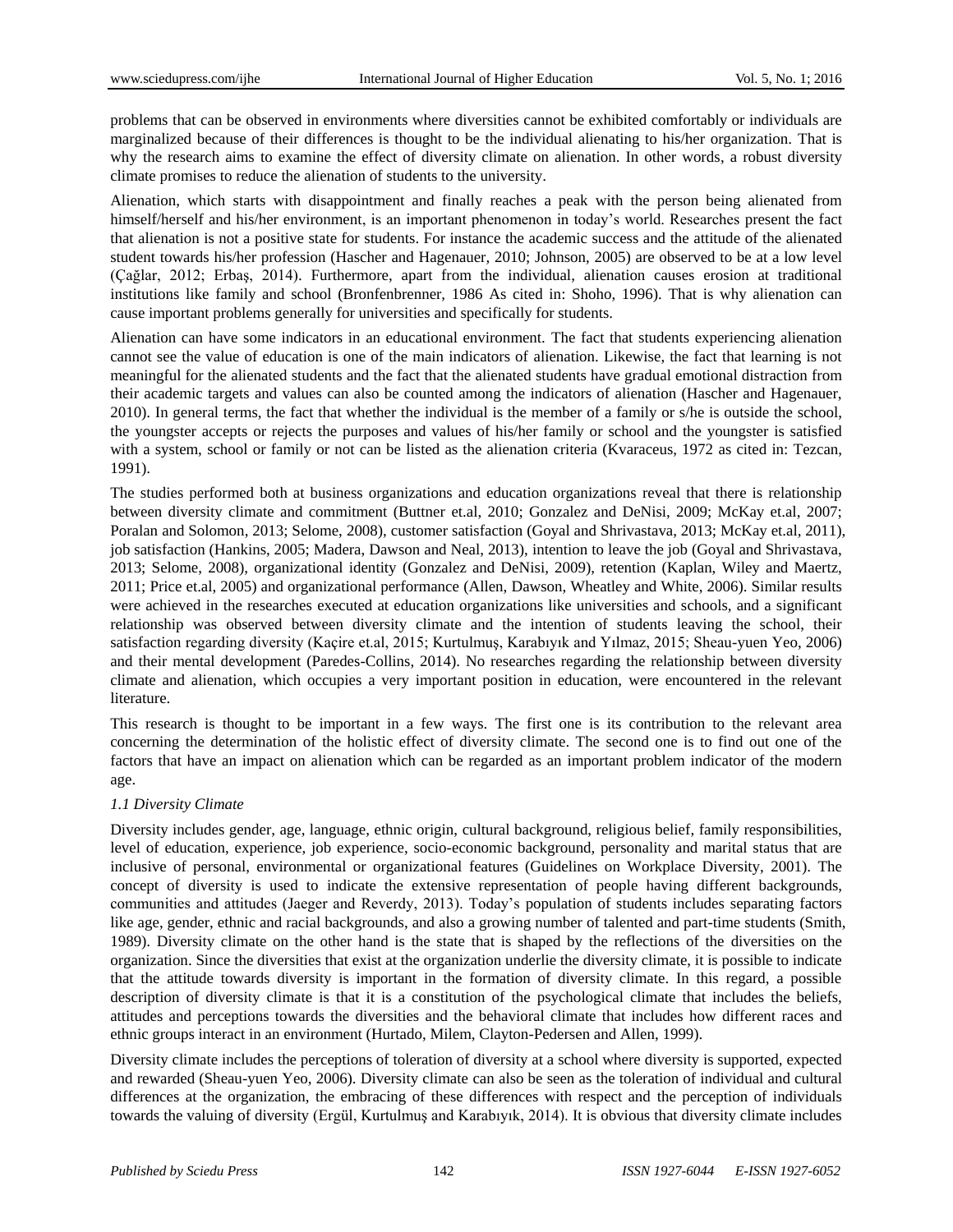approaches of the members of the organization like tolerance, respect, embrace, caring and digestion for diversity. The positive approach towards diversity can form a basis for a robust diversity climate.

A robust diversity climate means that an organization has a remarkable demographic diversity that has been totally integrated to the organization and that the benefits of diversity are supported and developed by various organizational practices that fall into the culture of the organization (Hyde and Hopkins, 2004). Kaplan et.al (2011) studied diversity climate as part of the organizational life, and as the employee perceptions towards the fact that individual differences are valuable. Diversity climate includes the perceptions of students that are shaped with administrative practices, policies and procedures devoted to diversities of students like gender, race, religion, worldview, life style and experiences (Ka qre et.al, 2015). Kyrillidou (2009) on the other hand partially narrows the definition by approaching diversity climate from the point of view of minorities and indicates that diversity climate includes the faiths, values and beliefs of minorities.

#### *1.2 Organizational Alienation*

The foundation of alienation was laid by Hegel and Marx, and the subject has been studied in different researches in various areas (Yadaw and Nagle, 2012). At the early times it was examined as a psychological disorder (Fromm, 1973) or the weakening of the laborer (Esin, 1982; Fromm, 1973). Alienation was researched by Hegel as a psychological concept (Carser and Doona, 1978). According to Marx, alienation is a person's behaviors becoming a power that is alienated to that person and that is above and against his/her own behaviors (Fromm, 1955). However Marx did not see alienation only as the alienation of a person from his/her own act of production but also the alienation of a person from life, himself/herself and other people (Esin, 1982; Fromm, 1973; Nettler, 1957). Later on, alienation has been observed to have a wider range in meaning.

In the process until Seeman (1959, 1963), alienation is understood to be emphasized more in a psychological sense. However especially with Seeman, a socio-psychological meaning has been attributed to the concept of alienation (Esin, 1982; Tezcan, 1991). It is also possible to indicate that with Seeman (1959, 1963), the alienation phenomenon has gained a measurable and searchable structure. Seeman indicated that alienation contains five basic ways like powerlessness, meaninglessness, formlessness, isolation and self-estrangement.

Alienation expresses the alienation feeling of the individual to other people, to the values of the society, to his/her own self and to the society in a wider sense (Yadaw and Nagle, 2012). Horowitz (1966) expresses alienation as moving away in an intense way from firstly things that belong to the world, secondly from people and thirdly from the ideas belonging to the world that is administered by other people. Alienation is the individual isolating himself/herself from social and cultural involvements or the feeling of being nervous or uneasy that reflects the isolation of himself/herself (Hajda, 1961).

It is possible to indicate that alienation basically contains separation or moving away. Likewise the concept of separation or moving away is observed in the descriptions of many researchers (Fromm, 1955; Kanungo, 1979; Lang, 1985; Yadaw and Nale, 2012). However there are also researchers who evaluate alienation as disappointment or tension (Hirschfeld and Feild, 2000; Hoy, Blazovsky and Newland, 1983). Hoy et.al. (1983) explain alienation as the disappointment of the employee that s/he experiences regarding his/her position at the organization. In this research, alienation is used in a style that the individual experiences disappointment and therefore s/he has the feelings of being alienated and moving away.

The examination of the descriptions of alienation reveals that alienation has three directions: the person alienating to himself/herself, to others and to his/her environment. However alienation has also been studied in a unidirectional way like the person alienating to his/her environment (Hoy et.al, 1983; Miller, 1975). Moreover, alienation is also understood to be a concept that can be described with the feelings of disappointment, fatigue, disgust, routinization and moving away.

Researches exhibit the fact that the concept of alienation has been studied with different numbers of dimensions. In this regard, the concept of alienation has been examined with its multiple dimensions in some researches (Dean, 1961; Kanungo, 1979; Korman, Wittig-Berman and Lang, 1981; Lang, 1985; Nettler, 1967; Mottaz, 1981; Seeman, 1959) and with its single dimension in others (Banai, Reisel and Probst, 2004; Hirschfeld and Feild, 2000; Neal and Seeman, 1963). In this research, alienation was examined with its single dimension.

#### *1.3 The Relationship of Diversity Climate and Alienation to the University*

Universities are one of the places that diversities intensely make themselves evident. It is possible to state that universities are environments where cultures, genders, life styles, worldviews and ethnic origins are separated and differentiated (Ka gire et.al, 2015), and therefore universities are to be considerably affected from diversities. The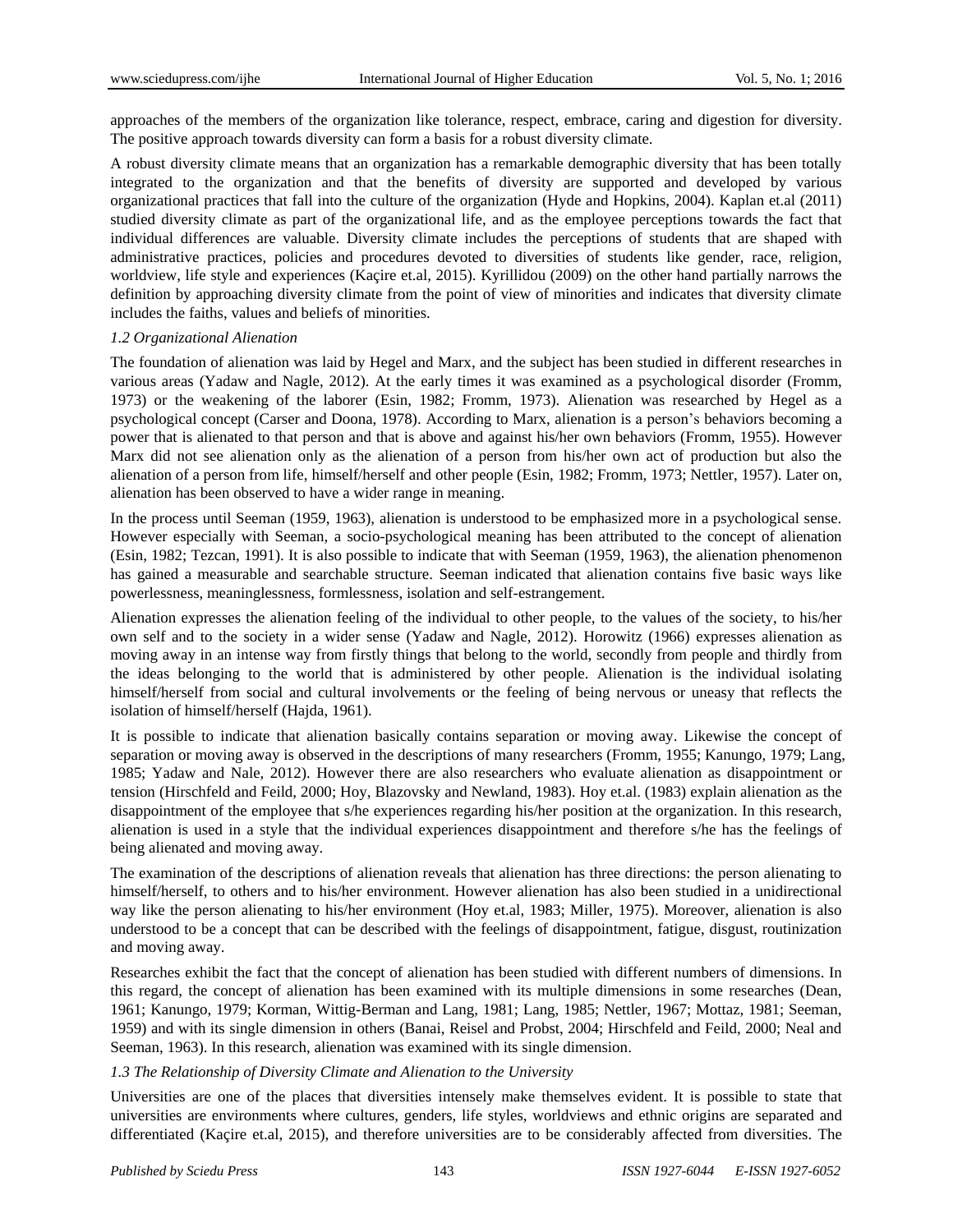increasing number of racially/ethnically different students at universities or the matriculation of these students can have some negative consequences (Hurtado et.al, 1999). Apart from the fact of conflict between groups that Hurtado et.al (1999) mentioned, also other negativities like dropout, decrease in satisfaction and alienation can be observed at a place where there are students who differ dramatically at points like ethnic origin, gender and worldview. In this regard, it is also possible to indicate that the employees who cannot commune/identify with their organizations will not be able to sufficiently contribute their organizations in realizing their objectives (Laijter, van der Zee and Otten, 2008), and also these people will have disappointment and feeling of moving away for their organizations.

The US National Advisory Commission is interested in social disorder, and the reports of the commission see racism – which can be characterized as discrimination and prejudice – as the primary responsible of social chaos (Moyer and Motta, 1982). That is why direct or indirect feelings of uneasiness, anxiety and getting the feeling of moving away are very likely to be seen in individuals who work in an environment where diversities are not melted in the same pot or at least there is no sufficient tolerance in the approach to diversities.

In environments where the approach to diversities is negative, it is possible to state that the individual will possibly isolate himself/herself from the environment. Thus Embrick (2014) expressed that in a climate where women and minorities are treated in a hostile way, women and minorities are socially isolated. At a university where there is racism, gender discrimination and thoughts are suppressed, the possible result will be the fact that students will socially get lonely and become isolated.

In an environment where there is marginalization of other people because of their different feelings and thoughts, and there is humiliation/exclusion of other people because of their race or faith, one of the first reactions that a person will give is thought to be the feelings of alienation and moving away from the environment. Likewise alienation is essentially the person moving away from his/her environment. At places where a robust diversity climate is observed, no approaches that uncover the negative impact of diversities like discrimination and maltreatment are observed (Hurtado et.al, 1999). At universities with a robust climate, it is possible to state that people or groups will welcome each other in a respectful, sincere, openhearted and valuable way.

Alienation contains the feelings of tension or uneasiness that emerge in the individual as a result of exclusion (Hajda, 1961). According to this, the individual being excluded or marginalized from both his/her social environment and business environment is a factor in the emergence of the feeling of alienation. Exclusion or marginalization is a concept that is associated with diversity climate. Mor Barak, Cherin and Berkman (1998) express that the inclusion or exclusion of people from diverse backgrounds is related to diversity climate (Gonzalez and Denisi, 2009). Luijters, Van der Zee and Otten (2008) indicate that at the times when intercultural group climate is robust, identification is high. In this respect, it is possible to state that diversity climate can play an important role on the alienation of the individual to his/her environment.

## *1.4 The aim of the Research*

The aim of this research is to investigate the effect of diversity climate perception on alienation of students to university. Accordingly, two objectives have been developed. These are as follows;

- 1- Does diversity climate perception effect the alienation levels of students to the university significantly and negatively?
- 2- Does diversity climate perception explain the alienation levels of students to the university significantly?

## **2. Method**

## *2.1 Research Design*

The research was performed by using the relational screening model. Relational screening model is a research model that aims to determine the existence and degree of the change between two or more variables (Karasar, 2009). Within the scope of this model, the effect of diversity climate perception on alienation of students to university was examined.

## *2.2 Sample*

The sample of the research consists of 333 students who study at Dicle University at Ziya Gökalp Faculty of Education, Theology and Medicine in the academic year of 2014-2015. The sample size is determined by simple random sampling method. While structural equation models are constructed, less than 100 participants are considered small, 100-200 participants are considered medium-sized and over 200 participants are considered big sample size (Bayram, 2010). According to this, it is possible to indicate that the number of the study group is sufficient. The gender distribution of the study group is 47.6% males and 49.7% females (2.7% did not specify).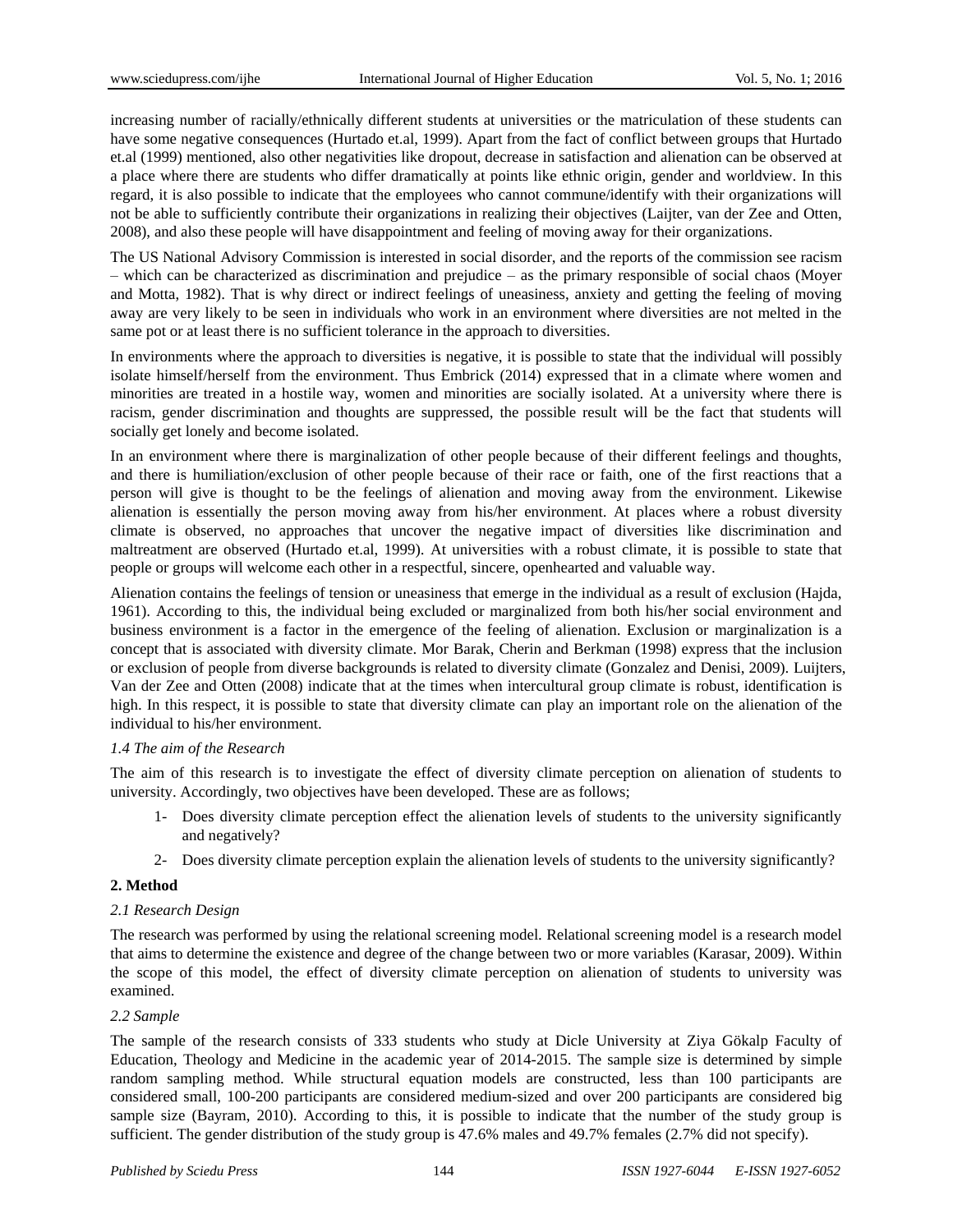## *2.3 Data Collection Tools*

*Diversity Climate Scale:* The scale was developed by Ergül et.al. (2014), and it aims to measure the perception of university students towards diversity climate. The scale is a single-factor scale. The Cronbach's Alpha internal consistency value of the scale was observed to be 0.89. In this research on the other hand the Cronbach's Alpha internal consistency value of the diversity climate scale was found to be 0.91. The scale contains 13 items of a Likert type interval scale from 1 (Strongly Disagree) to 5 (Strongly Agree). One example of the items is the expression "all the students are treated fairly by paying regard to diversities". In this research, confirmatory factor analysis was conducted concerning the single-factor structure of the scale, the fit indices ( $\alpha^2$ =161.956; DF= 60;  $\alpha^2$ /df= 2.69; RMSEA=0.07; AGFI= 0.89; GFI= 0.93; CFI= 0.94) were observed to be within the standard value range and the factor loading values changed between 0.56 and 0.78.

*Alienation scale:* The scale was developed by Kurtulmuş, Kaçire, Karabıyık and Yiğit (2015), and it aims to measure the alienation levels of university students. It is a single-factor scale and its Cronbach's Alpha internal consistency value is 0.85. In this research, the Cronbach's Alpha internal consistency value of the alienation scale was found to be 0.82. The scale contains 9 items of a Likert type interval scale from 1 (Strongly Disagree) to 5 (Strongly Agree). One example of the items is the expression "I think that life has become a routine at this university". In this research, confirmatory factor analysis was conducted concerning the scale, the fit indices ( $\alpha^2$ =48.362; df= 25;  $\alpha$ 2/df= 1.93; RMSEA=  $0.05$ ; AGFI =  $0.94$ ; GFI=  $0.97$ ; CFI=  $0.97$ ) were observed to be within the standard value range and the factor loading values of the alienation to university scale items changed between 0.43 and 0.77.

#### *2.4 Data Analysis*

Before the multivariate statistical analysis, some assumptions should be met. These assumptions are univariate normal distribution, extreme values, multivariate normality distribution and linearity. For the univariate normality distribution, kurtosis and skewness coefficients are considered. According to the skewness and kurtosis values, it is possible to indicate that the diversity climate (S=0.02; K= -0.64) and alienation (S= -0.05; K= -0.66) scale points do not show an important deviation from normal. Since the skewness and kurtosis values of both scales remain in the  $\pm 1$ range, the data reveals univariate normal distribution (Küçüksille, 2008; Büyüköztürk, 2011). The data was checked for extreme values by Mahalanobis distance. Because the number of independent variables is one in the research (the degree of freedom was regarded as one), the Mahalanobis distance value was compared with the chi-square table value (6.6349) at the 0.001 significance level. As a result of the comparison, one of the highest Mahalanobis values emerged (6.8633) was observed to be greater than the value indicated in the chi-square table. In that case, the questionnaire of which the value was indicated in the data set was excluded and the extreme values in the data were cleaned (Çokluk, Şekercioğlu and Büyüköztürk, 2014). Scatter Plot Matrix was used to determine normality distribution and linearity. The Scatter Plot Matrix of the data is given in Figure 1.



Figure 1. The Scatter Plot Matrix of diversity climate and alienation scales

In Figure 1, the combinations of binary variables can be observed to be ellipsoidal. That is why it is possible to state that the data provide multivariate normal distribution and linearity (Mertler and Vannatta, 2005 as cited in: Çokluk, Şekercioğlu and Büyüköztürk, 2014).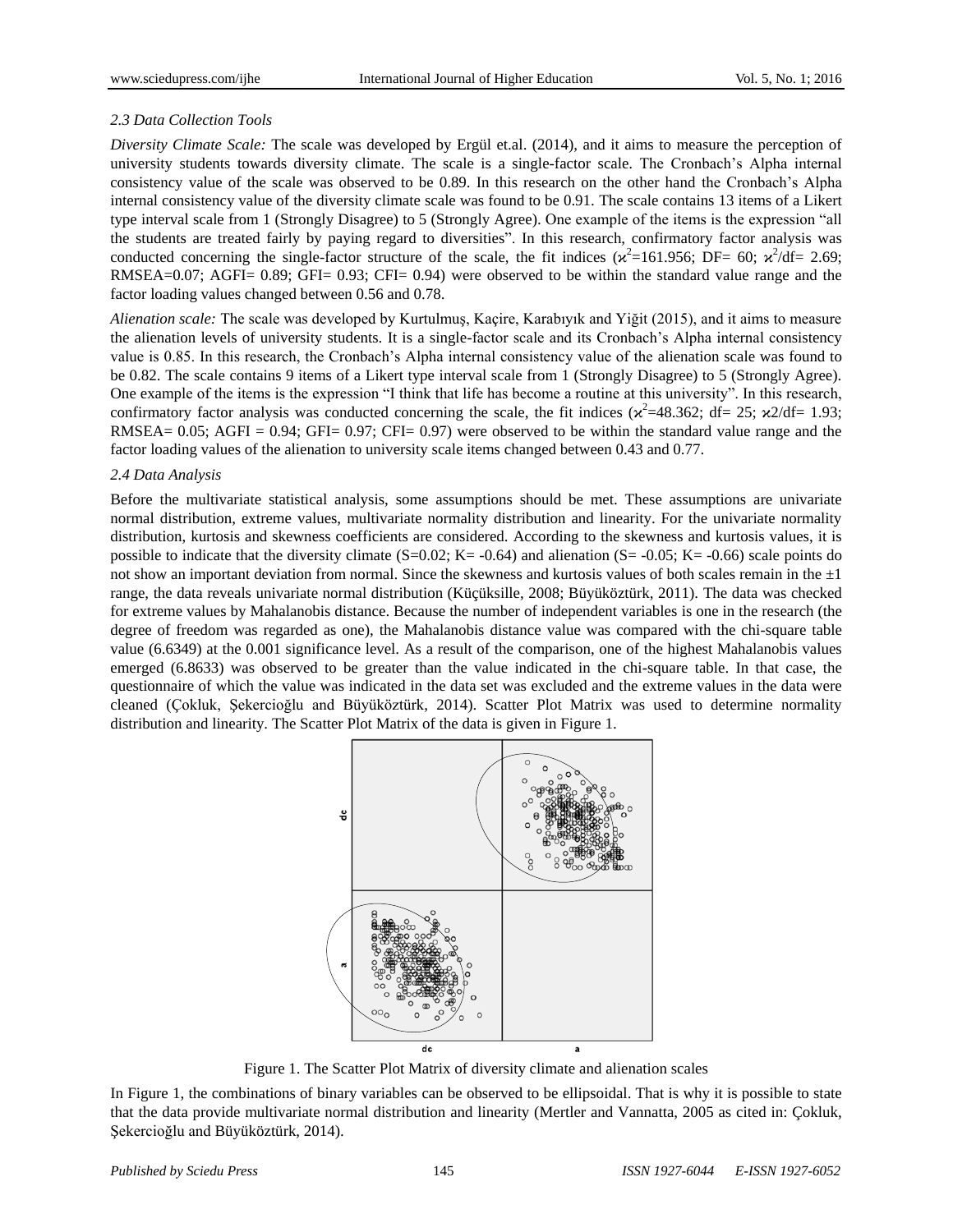According to Q-Q graphic results, it can be said that the data show normal distribution. That values of variables accumulate near ninety-degree right one can be said. In this case, it is thought that the data don't deviate from normal extremely (Mertler and Vannatta, 2005 as cited in: Çokluk, Şekercioğlu and Büyüköztürk, 2014).

In evaluation of the standardized path coefficients' effect sizes, these effect size values have been used; values smaller than .10 refer small effects, values about .30 refer medium effects and values .50 and above refer large effects (Kline, 1998 as cited in: Şimşek, 2007).

The data were analyzed with Structural Equation Modeling. In the evaluation of model, Goodness of Fit Chi-Square/Degree of Freedom  $(x^2/df = CMIN/df)$  and Significance Level (p), the Root Mean Square Errors of Approximation (RMSEA), Goodness of Fit Index (GFI), Comparative Fit Index (CFI) and Adjusted Goodness of Fit Index (AGFI) were considered. The ranges used in the model are given in Table 1.

| <b>Fit measures</b> | Acceptable fit                  | Good fit                              |
|---------------------|---------------------------------|---------------------------------------|
| <b>RMSEA</b>        | $.05 <$ RMSEA $\leq .08$        | $0 \leq$ RMSEA $\leq$ .05             |
| <b>GFI</b>          | .85 < GFI < .89                 | .90 < GFI < 1.00                      |
| CFI.                | $.95 \leq CFI < .97$            | $.97 \leq CFI \leq 1.00$              |
| AGFI                | $.85 \leq \text{AGFI} \leq .90$ | $.90 \leq \text{AGFI} \leq 1.00$      |
| $x^2/df$            | $3 < \frac{\chi^2}{df} \leq 5$  | $0 \le \frac{\varkappa^2}{df} \leq 3$ |

Table 1. Standard fit value ranges

**Source**: Meydan and Şeşen (2011).

Being of the  $\alpha$ 2/df value smaller than three (3) results that general fit of the model is good. That RMSEA is near zero (0) shows minimum error between observed and produced matrixes. CFI is comparative fit index and that the index is near one (1) indicates the goodness of fit. GFI is goodness of fit index showing the proportional amount of variance and covariance which can be explained with model. AGFI is modified GFI value by considering width of sampling. AGFI and GFI get values between zero (0) and one (1). If the values are above .90, there is a good fit (Meydan ve Şeşen, 2011).

## **3. Results and Discussion**

#### *3.1 Results*

In this research, a structural equation model was developed in order to explain effect of diversity climate perception on the alienation levels of students to university, and the model is given in Figure 2.



**D.C.: Diversity Climate A.: Alienation** 

Figure 2. The structural equation model diagram regarding the diversity climate and alienation scales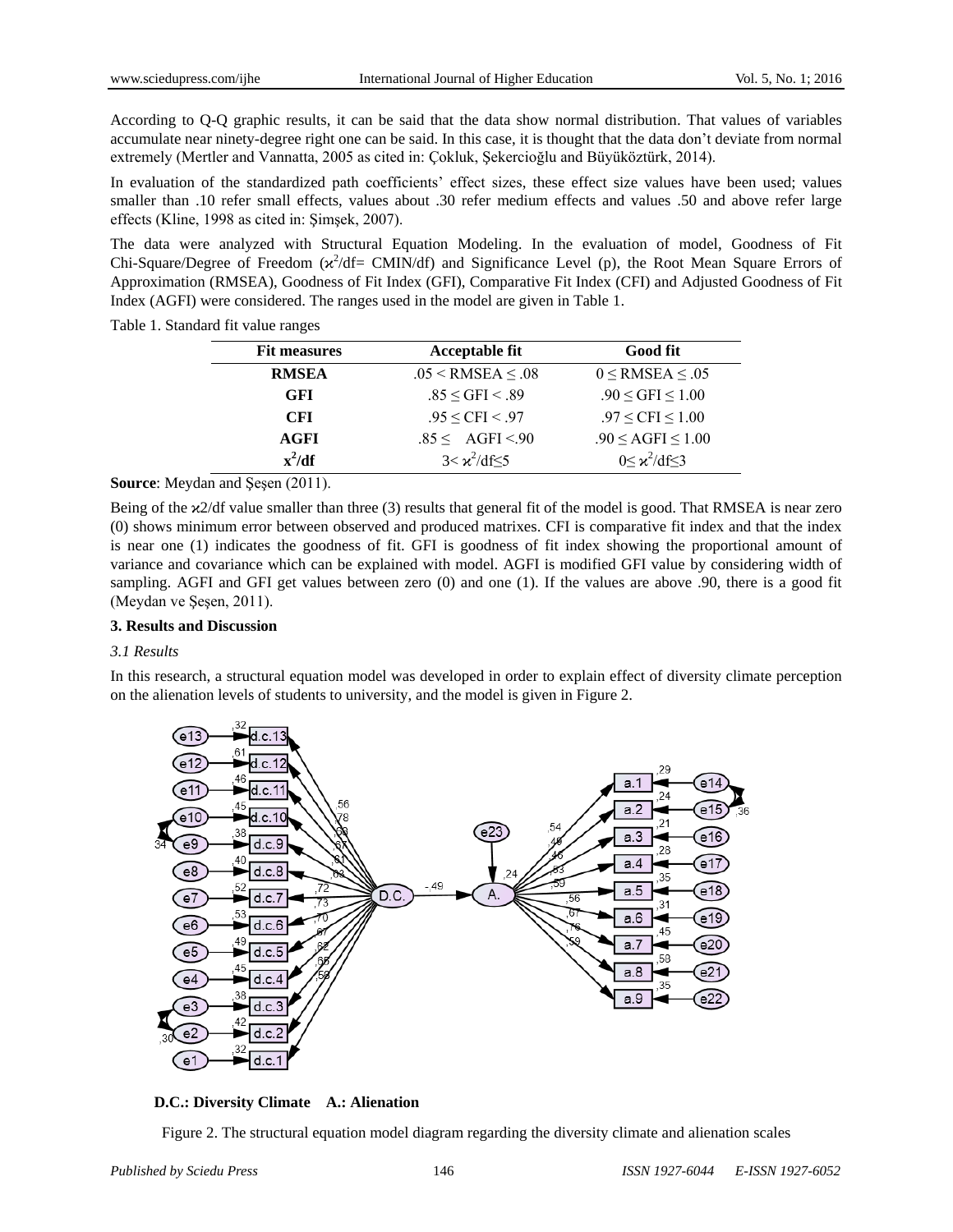In evaluation of the goodness of fit between theoretic structure and available data set, multiple goodness of fit index should be considered (Çokluk, Şekercioğlu and Büyüköztürk, 2014). Accordingly,  $x^2/df$ , RMSEA, GFI and AGFI values have been investigated. The fit values of the model  $(x^2=470.233; df = 205; p=0.00; x^2/df = 2.29; RMSEA = 0.06;$ GFI=0.89; AGFI=0.86), which was developed in accordance with objectives of the research, are observed to be in the standard value range. These values reveal the fact that the tested model is significant. Figure 2 exhibits the fact that the variables that were observed with diversity climate scale had factor loads ranging from 0.56 to 0.78 and that the variables that were observed with alienation scale had factor loads ranging from 0.46 to 0.76.

In addition, Figure 2 reveals that diversity climate perception affects the alienation levels of university students significantly in a negative way ( $\beta$ = -0.49; p<0.00) and it explains 24% of the alienation levels of university students. According to effect size value ( $\beta$ = -0.49), it can be said that the effect of diversity climate variable on alienation variable is big. In other words, it is understood that diversity climate gives a path coefficient which can be considered strong/big in explaining the level of alienation to university.

#### *3.2 Discussion*

This research reveals the fact that diversity climate perception affects and explains the alienation levels of university students to university significantly in a negative way. In this respect, it is possible to indicate that both objectives of the research have been validated. The result of this research coincides with the research result of Cabrera and Nora (1994). Cabrera and Nora (1994) put forth that an ethnic climate that is based on prejudice and discrimination can cause alienation in students.

Diversity climate is ascertained to be associated with some of the individual and organizational outputs of employees at business organizations (McKay et.al, 2011; Gonzalez and DeNisi, 2009; Goyal and Shrivastava, 2013; Hankins, 2005; Poralan and Solomon, 2013) and students at universities (Kaçire et.al, 2015; Kurtulmuş et.al, 2015; Paredes-Collins, 2014; Sheau-yuen Yeo, 2006). In this regard, it is possible to indicate that the research result is significant. Likewise, it is possible to observe in the research that diversity climate is associated with alienation which can be considered as an individual output.

Students experiencing alienation is natural at an institution where there is no ethnic representation at the campus regardless of the fact that the university is a distinguished academic institution or not (Loo and Rollison, 1986). At universities where diversities like ethnic origin, language, religion, worldview, background are observed very much, providing opportunities for the diversities to express themselves to a certain extent is a factor that prevents the formation of the alienation feeling in students.

When alienation is considered as the reflection of the disappointment experienced at the organization (Hoy et.al, 1983), it is very likely that the students who abstain from expressing themselves and who are pushed around because of their differences will be disappointed for the university, which they joined with high expectations, and soon after will have an intense feeling of alienation. The result of the research supports this point as well. Within the scope of the research result, it is possible to indicate that at universities where there is the representation of ethnic groups and where students are not excluded because of their differences, the alienation feeling of students to the university will considerably diminish.

In accordance with the results of this research, it is possible to state that tolerance for diversities like ethnic origin, language, religion and life style is an important factor that prevents/decreases alienation. Likewise tolerance means respecting other people's views, thoughts and all kinds of religious and political beliefs (Topqu, 1976). In environments where tolerance is little or lacking, individuals are pushed around for their differences and there is hostile attitude for those individuals, alienation can be an inevitable final. Thus Embrick (2014) expressed that in environments where women or minorities are treated in a hostile way, women or minorities are socially abstracted and become isolated.

Alienation can both be considered as a result and a reason. As a reason, alienation can cause a gradual emotional distraction of students from their academic targets and values (Hascher and Hagenauer, 2010), and also can cause students being alienated or moving away from the jobs they have to do (Erjem, 2005). As a result, alienation can be a psycho-social breakdown that comes in sight because the individual falls under the influence of both individual and environmental factors. However the reality that alienation is an important problem for education organizations does not change regardless the way it is studied. That is why universities introducing policies and activities that minimize the alienation of students to the university can be considered as an important and indispensable management mentality. Therefore it is possible to indicate that one of the policies and activities within the scope of this research is to create a robust diversity climate at the university.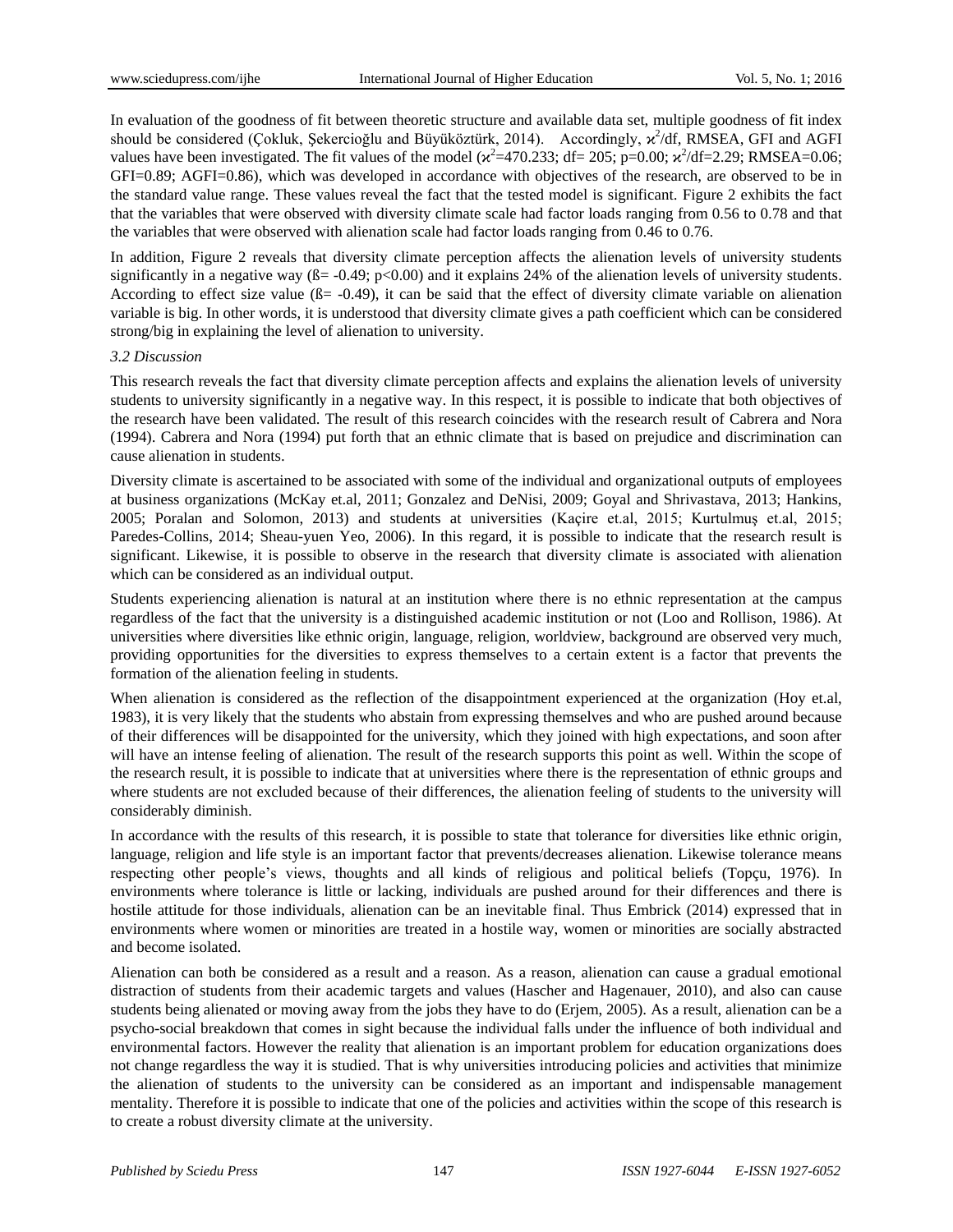The result of this research contains an important clue for the practitioners. The research presents the fact that a robust diversity climate plays an important role in the solution of the alienation problem, which can be accepted as the problem of the modern day. However the research also exhibits the necessity that universities, at which diversity is commonly observed, should accept diversity without excluding diversities and tolerate them.

There are two main limitations of this research. The first one is that the research mentioned only diversity climate as the variable that affects student alienation. The second one is that the research discussed diversity climate at a general level. That is why it is possible to suggest that the researches made in the field study a few factors together which are thought to affect the alienation of students to the university. It is also possible to suggest that researches address diversity climate in a narrower scope (such as only the ethnic diversity climate).

#### **References**

- Aguirre, A. & Martinez, R. (2002). Leadership Practices and Diversity In Higher Education: Transitional and Transformational Frameworks. *The Journal of Leadership Studies*, 8(5). <http://dx.doi.org/10.1177/107179190200800305>
- Allen, R.S., Dawson, G., Wheatley, K. & White, C. S. (2007). Perceived Diversity and Organizational Performance. *Employee Relations*, 30 (1). 20-33. <http://dx.doi.org/10.1108/01425450810835392>
- Banai, M., Reisel, W. D., & Probst, T. M. (2004). A Managerial and Personal Control Model: Predictions of Work Alienation and Organizational Commitment in Hungary. *Journal of International Management*, 10, 375-392. <http://dx.doi.org/10.1016/j.intman.2004.05.002>
- Bayram, N. (2010). *Yapısal Eşitlik Modellemesine Giriş AMOS Uygulamaları*. Bursa: Ezgi.
- Buttner, E. H., Lowe, K. B., & Billings-Harris, L. (2010). Diversity Climate Impact on Employee of Color Outcomes: Does Justice Matter? *Career Development International.*15 (3), 239-258. <http://dx.doi.org/10.1108/13620431011053721>
- Büyüköztürk, Ş. (2011). *Sosyal Bilimler için Veri Analizi El Kitabı*. Ankara: Pegem Akademi.
- Carser, D. L. & Doona, M. E. (1978). Alienation: A Nursing Concept. *Journal of Psychiatric Nursing and Mental Health Services*, 16, 9. 33-40.
- Çağlar, Ç. (2012). Eğitim Fakültesi Öğrencilerinin Yabancılaşma Düzeyleri ile Öğretmenlik Mesleğine Yönelik Tutumları Arasındaki İlişki. *Educational Sciences: Theory & Practice,* 13(3), 1497-1513. <http://dx.doi.org/10.12738/estp.2013.3.1577>
- Çokluk, Ö., Şekercioğlu, G. & Büyüköztürk, B. (2014). *Sosyal Bilimler için Çok Değişkenli Istatistik SPSS ve LISREL Uygulamaları* (İkinci Baskı). Ankara: Pegem Akademi.
- Dean, D. G. (1961). Alienation: Its Meaning and Measurement. *American Sociological Review*, 26(4). <http://dx.doi.org/10.2307/2090204>
- Emrick, D. (2014). Diversity Ideology, Alienation and Social Exclusion in the Post U.S.-Civil Rights Era. 17. ISA World Congress of Sociology. 13-19 July 2014, Yokohama, Japan.
- Erbas, M. K. (2014). The Relationship Between Alienation Levels of Physical Education Teacher Candidates and Their Attitudes Towards the Teaching Profession. *Australian Journal of Teacher Education*, 39(8). <http://dx.doi.org/10.14221/ajte.2014v39n8.3>
- Ergül, H. F., Kurtulmuş, M. & Karabıyık, H. (2014). Üniversitelerde Farklılık Iklimi Ölçeği Geçerlik ve Güvenirlik Çalışması. *Electronic Journal Of Education Sciences*, 3(6), 84-96.
- Erjem, Y. (2005). Eğitimde Yabancilaşma Olgusu ve Öğretmen: Lise Öğretmenleri Üzerinde Sosyolojik Bir Araştirma. *Türk Eğitim Bilimleri Dergisi*, 3 (4). http://www.tebd.gazi.edu.tr/index.php/tebd/article/view/329/311
- Esin, P. (1982). *İş bölümü, Yabancılaşma ve Sosyal Politika*. Ankara Üniversitesi Siyasal Bilgiler Fakültesi Yayınları No: 502.
- Foxman, E. & Easterling, D. (1999). The Representation of Diversity in Marketing Principles Texts: An Exploratory Analysis. *The Journal of Education For Business*. 74(5). 285-288. <http://dx.doi.org/10.1080/08832329909601699>
- Fromm, E. (1955). *The sane society*. New York: Rinehart.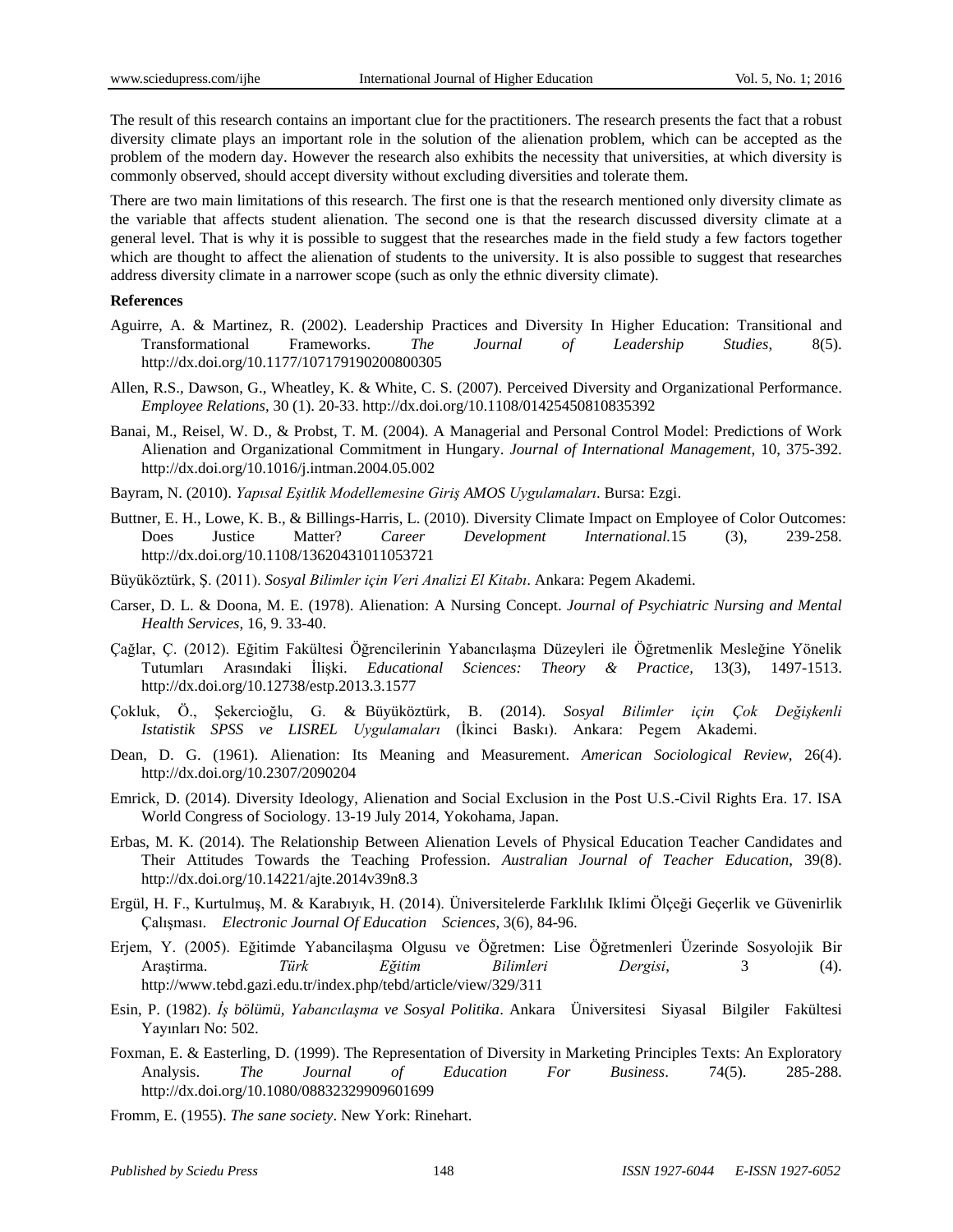- Fromm, E. (1973). *Çağımızın Özgürlük Sorunu*. (Çeviren: Bozkurt Güvenç). Özgür İnsan Yayınları, Ankara: Küçükesat.
- Gilbert, J., A. Stead, B. A. & Ivancevich, J. M. (1999). Diversity Management: A New Organization Paradigm. *Journal of Business Ethics.* 21(1).<http://dx.doi.org/10.1023/A:1005907602028>
- Gonzalez, A .J. & Denisi, A.S. (2009). Cross-level Effects of Demography and Diversity Climate on Organizational Attachment and Firm Effectiveness. *Journal of Organizational Behavior*, 30, 21-40. <http://dx.doi.org/10.1002/job.498>
- Goyal, S. And Shrivastava, S. (2013). Organizational Diversity Climate: Review of Models and Measurement. *Journal of Business Management & Social Sciences Research*(JBM&SSR)2(5). http://citeseerx.ist.psu.edu/viewdoc/download?doi=10.1.1.403.3876&rep=rep1&type=pdf
- Green, K. A., López, M., Wysocki, A. & Kepner, K. (2012). *Diversity in the Workplace: Benefits, Challenges, and the Required Managerial Tools.* University of Florida. [http://edis.ifas.ufl.edu/hr022 \(18.03.2013\)](http://edis.ifas.ufl.edu/hr022%20(18.03.2013)
- Griffin, R. W. & Moorhead, G. (2010). *Organizational Behavior: Managing People and Organizations*. South Western: Cengage Lerning.
- Guidelines **On Workplace** Diversity. (2001). [http://www.apsc.gov.au/publications-and-media/archived-publications/publications-archive/workplace-diversity](http://www.apsc.gov.au/publications-and-media/archived-publications/publications-archive/workplace-diversity-guidelines) [-guidelines#](http://www.apsc.gov.au/publications-and-media/archived-publications/publications-archive/workplace-diversity-guidelines) (13.01.2014).
- Gurin, P., Dey, E.L.., Hurtado, S. & Gurin, G. (2002). Diversity and Higher Education: Theory and Impact on Educational Outcomes. *Harvard Educational Review*, 72(3).330-336. <http://dx.doi.org/10.17763/haer.72.3.01151786u134n051>
- Hajda, J. (1961). Alienation and Integration of Student Intellectuals. *American Sociological Review*, 26(4). <http://dx.doi.org/10.2307/2090205>
- Hankins, K. A. (2005). *The influence of Diversity Climate on Perceived Organizational Support and Job Satisfaction*. Unpublished Doctoral Thesis. Capella University.
- Hascher, T. & Hagenauer, H. (2010). Alienation From School. *International Journal Of Educational Research*, 49. <http://dx.doi.org/10.1016/j.ijer.2011.03.002>
- Herdman, A.O. & McMillan-Capehard, A. (2010). Establishing a Diversity Program is Not Enough: Exploring the Determinants of Diversity Climate. *J Bus Psychol*, 25, 39–53.<http://dx.doi.org/10.1007/s10869-009-9133-1>
- Hirschfeld, R. R. & Feild, H. S. (2000).Work Centrality and Work Alienation: Distinct Aspects of a General Commitment to Work. *Journal of Organizational Behavior*, 21. [http://dx.doi.org/10.1002/1099-1379\(200011\)21:7<789::AID-JOB59>3.0.CO;2-W](http://dx.doi.org/10.1002/1099-1379(200011)21:7%3c789::AID-JOB59%3e3.0.CO;2-W)
- Horowitz, I. L. (1966). On Alienation and the Social Order. *Philosophy and Phenomenological Research*, 27(2), 230-237. <http://dx.doi.org/10.2307/2105361>
- Hoy, W. K., Blazovsky, R. & Newland, W, (1983). Bureaucracy and Alienation: A Comparative Analysis. *Journal of Educational Administration,* 21 (2), 109 – 120[. http://dx.doi.org/10.1108/eb009872](http://dx.doi.org/10.1108/eb009872)
- Hubbard, E. E. (2004). *The Manager's Pocket Guide to Diversity Management*. Published By: Harward Press. 22 Amherst Road Amherst. U.S. And Canada.
- Hurtado, S., Milem, J., Clayton-Pedersen, A. & Allen, W. (1999). *Enacting Diverse Learning Environments: Improving the Climate for Racial/Ethnic Divarsity in Higher Education.* ASHE-ERİC Higher Education Report. 26(8).
- Hyde, C. & Hopkins, K. (2004). Assessing the Diversity Climates in Human Service Agencies. *Journal of Ethnic & Cultural Diversity in Social Work*, 13(2), 25-43. [http://dx.doi.org/10.1300/J051v13n02\\_02](http://dx.doi.org/10.1300/J051v13n02_02)
- Jaeger, P. T. & Reverdy, S. (2013). *Diversity Climate Assessment Survey Results and Analysis.*http://ischool.umd.edu/sites/default/files/page\_content\_files/Diversity%20Climate%20Survey%20Com bined%20FINAL%206.18.13.pdf (10.03.2015)
- Johnson, G. M. (2005). Student Alienation, Academic Achievement, and WebCT Use. *Educational Technology & Society,* 8 (2), 179-189.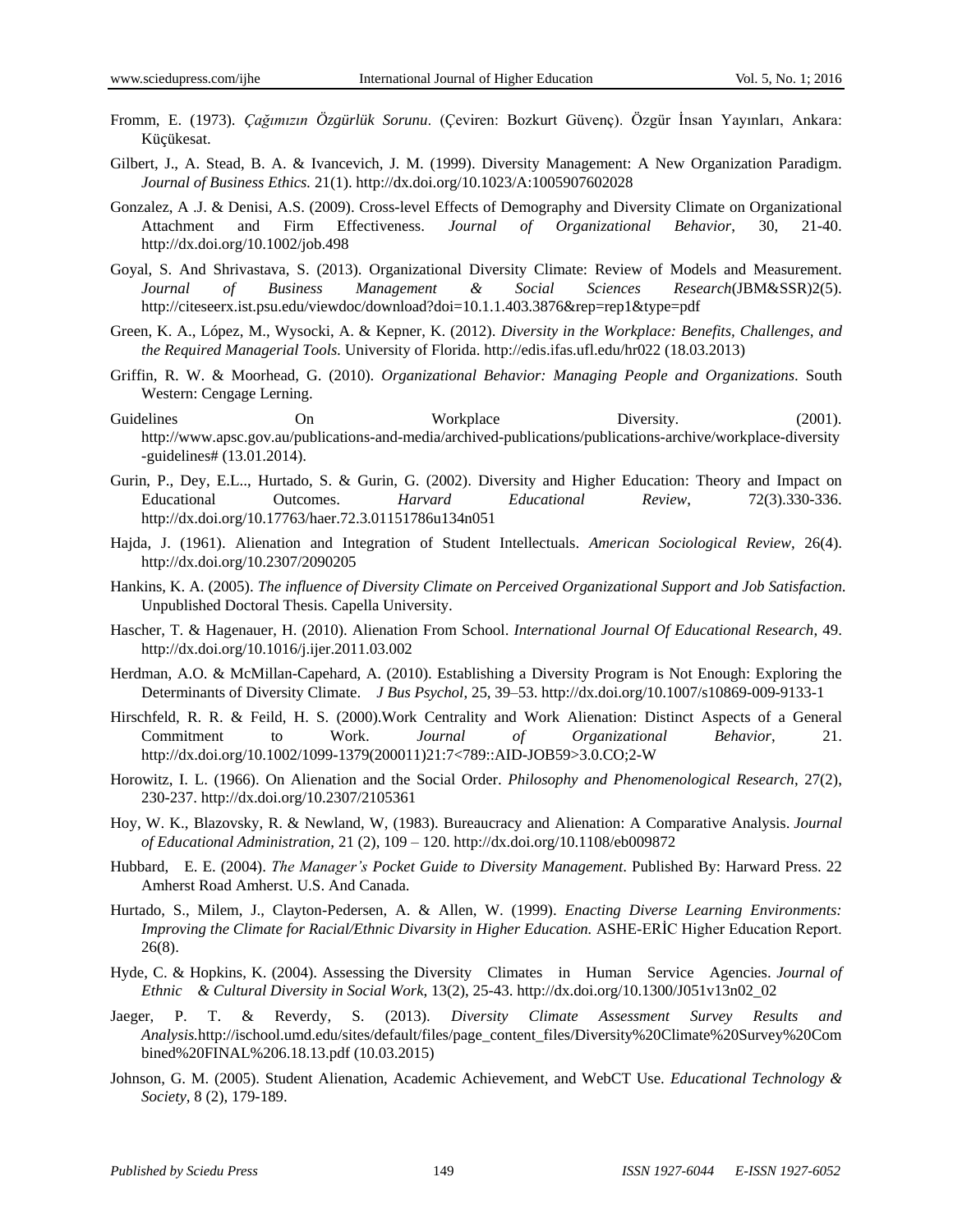- Kaçire, İ., Kurtulmuş, M. & Karabıyık, H. (2015). The effect of Perceived Diversity Climate on General Satisfaction of University Students. *International Journal of Learning & Development*, 5(2), http://dx.doi.org/10.5296/ ijld.v5i2.7425
- Kanungo, R. N. (1982). Work Alienation. New York: Praeger.
- Kaplan, D. M., Wiley, J.W. & Maertz, C.P. (2011). The Role of Calculative Attachment in the Relationship Between Diversity Climate and Retention. *Human Resource Management, Human Resource Management*. 50(2). <http://dx.doi.org/10.1002/hrm.20413>
- Karasar, N. (1995). *Bilimsel Araştırma Yöntemi*. (Nineteenth edition). Ankara: Alkım.
- Knouse, S. B. (2008). *Issues in diversity management*. (DEOMI-Report 08-04). Patrick Air Force Base, FL: Defense Equal Opportunity Management Institute.
- Korman, A. K., Wittig-Berman, U., & Lang, D. (1981). Career Success and Personal Failure: Alienation in Professionals and Managers. *Academy of Management Journal*, 24(2), 342-360. <http://dx.doi.org/10.2307/255846>
- Kurtulmuş, M., Kaçire, İ., Karabıyık, H. & Yiğit, B. (2015). Üniversite Yabancılaşma Ölçeği Geçerlik Güvenirlik Çalışması. *Elektronik Eğitim Bilimleri Dergisi*, 4(7), 100-110.
- Kurtulmuş, M., Karabıyık, H. & Yılmaz. İ. (2015). Algılanan Farklılık İKliminin Öğrencilerin Üniversiteden Ayrılma Niyetlerine Etkisi. *24. Ulusal Eğı̇tı̇m Bı̇lı̇mlerı̇ Kongresı̇*, 16-18 Nı̇san 2015/ Niğde, Türkiye.
- Küçüksille, E. (2008). *SPSS Uygulamalı Çok Değişkenli Istatistik Teknikleri* (Editor: Şeref Kalaycı). *Parametrik hipotez testleri* (73-82). Ankara: Asil.
- Kyrillidou, M., Lowry, C., Hanges, P., Aiken, J., & Justh K. (2009). ClimateQUAL™: Organizational Climate and Diversity Assessment. *ACRL Fourteenth National Conference*. March 12 15, 2009, Seattle, Washington.
- Lang, D. (1985). Preconditions of Three Types of Alienation in Young Managers and Professionals. *Journal of Occupational Behavior,* 6 (3). <http://dx.doi.org/10.1002/job.4030060302>
- Loo, C. M. & Rolison, G. (1986). Alienation of Ethnic Minority Students at a Predominantly White University. *The Journal of Higher Education,* 57 (1), 58-77. <http://dx.doi.org/10.2307/1981466>
- Luijters, K., van der Zee, K. I. & Otten, S. (2008). Cultural Diversity in Organizations: Enhancing Identification by Valuing Differences. *International Journal of Intercultural Relations*, 32(2), 154-163. <http://dx.doi.org/10.1016/j.ijintrel.2007.09.003>
- Luthans, F. (2011). *Organizational Behavior: An Evidence-based Approach*. New York: The Mcgraw-Hill Companies.
- Madera, J. M., Dawson, M., & Neal, J. A. (2013). Hotel Managers' Perceived Diversity Climate and Job Satisfaction: The Mediating Effects of Role Ambiguity and Conflict. *International Journal of Hospitality Management*, 35, 28-34. <http://dx.doi.org/10.1016/j.ijhm.2013.05.001>
- Magoshi, E. & Chang, E. (2009). Diversity Management and the Effects on Employees' Organizational Commitment: Evidence from Japan and Korea. *Journal of World Business*. 44[. http://dx.doi.org/10.1016/j.jwb.2008.03.018](http://dx.doi.org/10.1016/j.jwb.2008.03.018)
- McKay, P. F., Avery, D. R., Liao, H., & Morris, M. A. (2011). Does Diversity Climate Lead to Customer Satisfaction? It Depends on the Service Climate and Business Unit Demography. *Organization Science*, 22, 788 – 804. <http://dx.doi.org/10.1287/orsc.1100.0550>
- McKay, P. F., Avery, D. R., Tonidandel, S., Morris M. A., Hernandez, M. & Hebl, M. R. (2007). Racial Differences in Employee Retention: Are Diversity Climate Perceptions the Key? *Personnel psychology*. 60. 35-62. <http://dx.doi.org/10.1111/j.1744-6570.2007.00064.x>
- Meydan, C. H. & Şeşen, H. (2011). Yapısal Eşitlik Modellemesi AMOS Uygulamaları. Ankara: Detay.
- Miller, J. (1975). Isolation in Organizations: Alienation from Authority, Control and Expressive Relations. *Administrative Science Quarterly*, 20, 260-271. <http://dx.doi.org/10.2307/2391698>
- Mottaz, C. J. (1981). [Some Determinants of Work Alienation.](https://www.google.com.tr/url?sa=t&rct=j&q=&esrc=s&source=web&cd=1&cad=rja&uact=8&ved=0CBwQFjAA&url=http%3A%2F%2Fonlinelibrary.wiley.com%2Fdoi%2F10.1111%2Fj.1533-8525.1981.tb00678.x%2Fabstract&ei=qslZVYn1N6uqygOSj4D4Bg&usg=AFQjCNF_prouREEJR55JCM4Xf-IITpSbCg&sig2=8vwpzdOplr0_KVSdQhEXdw&bvm=bv.93564037,d.bGQ) T*[he Sociological Quarterly](http://onlinelibrary.wiley.com/journal/10.1111/(ISSN)1533-8525)*, [22, \(4\)](http://onlinelibrary.wiley.com/doi/10.1111/tsq.1981.22.issue-4/issuetoc). <http://dx.doi.org/10.1111/j.1533-8525.1981.tb00678.x>
- Moyer, T. R. & R.W. (1982). Alienation and School Adjustment Among Black and White Adolescents. *The Journal of Psychology,* 112, 21-28. <http://dx.doi.org/10.1080/00223980.1982.9923530>